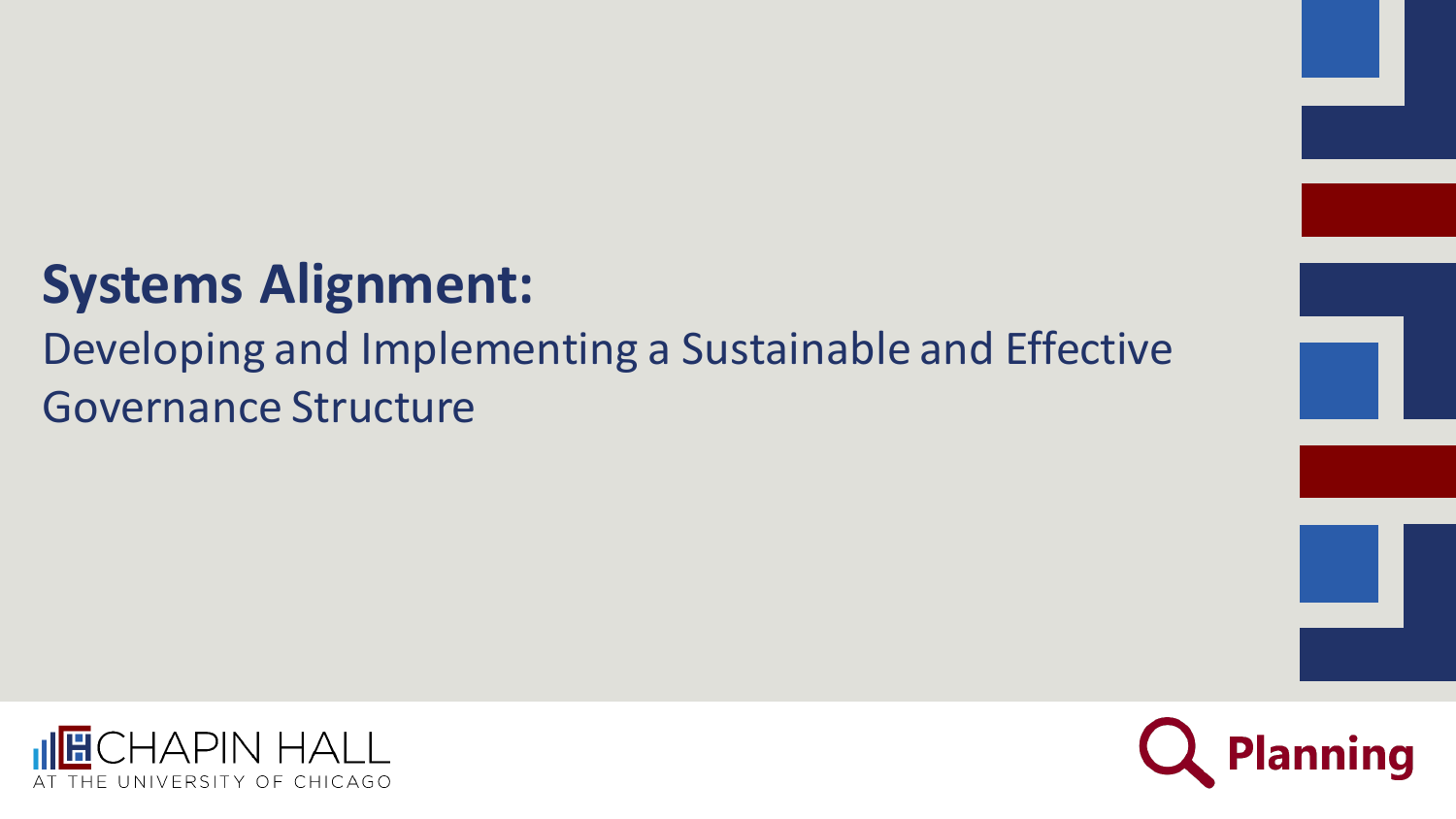# Why Invest Time in Aligning your System?

| <b>Before</b> | Crisis management $-\underline{\text{no time}}$ for outcomes management<br>Multiple initiatives<br>Siloed structures<br>Data not linked to decision-making<br>Communication challenges                                                                                                                                                            |
|---------------|---------------------------------------------------------------------------------------------------------------------------------------------------------------------------------------------------------------------------------------------------------------------------------------------------------------------------------------------------|
| After         | Strategic Direction and articulated Priority Outcomes; all future crisis need to be<br>viewed through this lens<br>Focused effort on Priority Outcomes through a clear governance structure<br>Shared ownership<br>Data & evidence driven decision-making<br>Policy to practice, practice to policy, and practice to practice communication loops |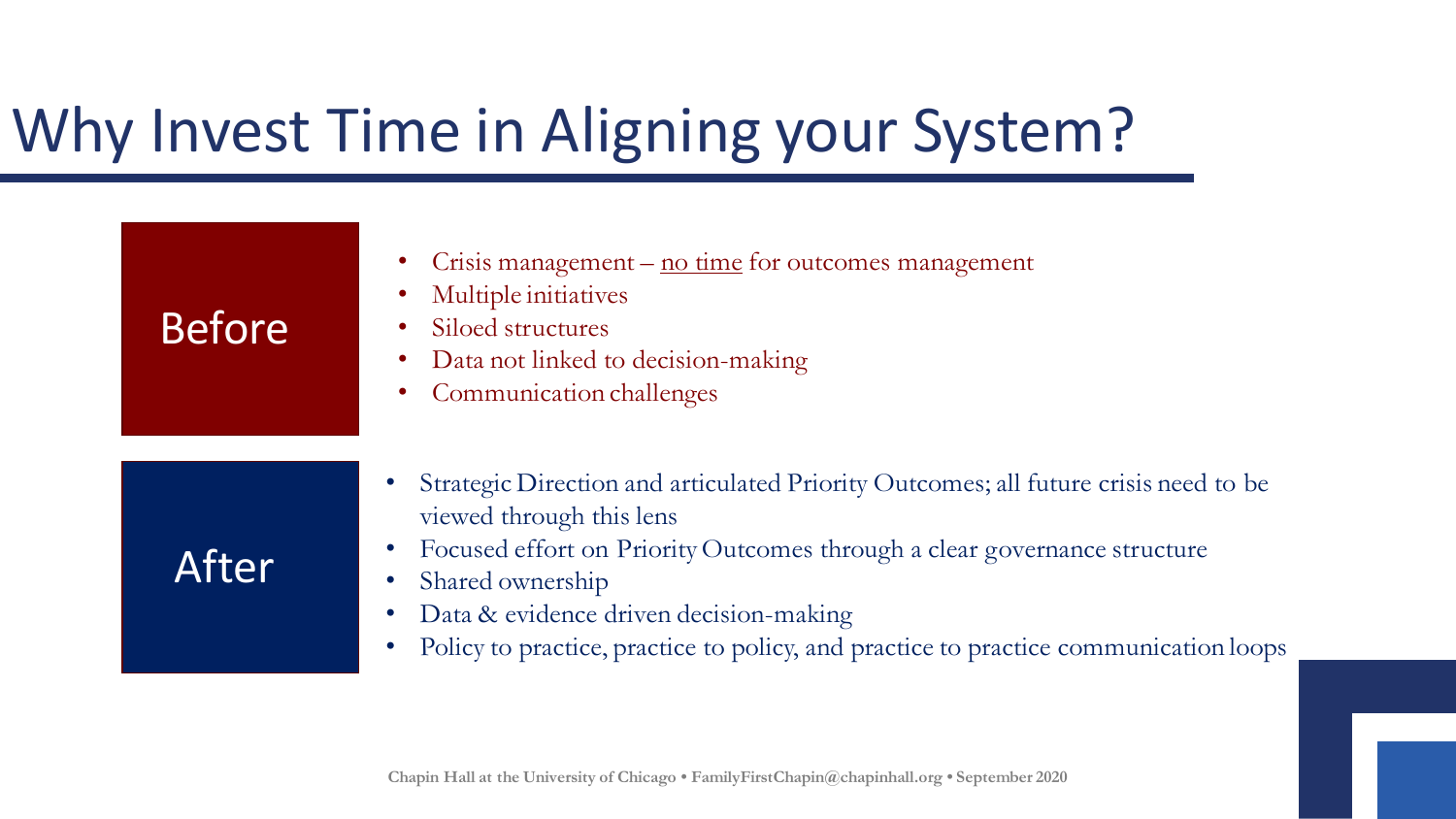## A Unified Governance Structure Focused on Achievement of Outcomes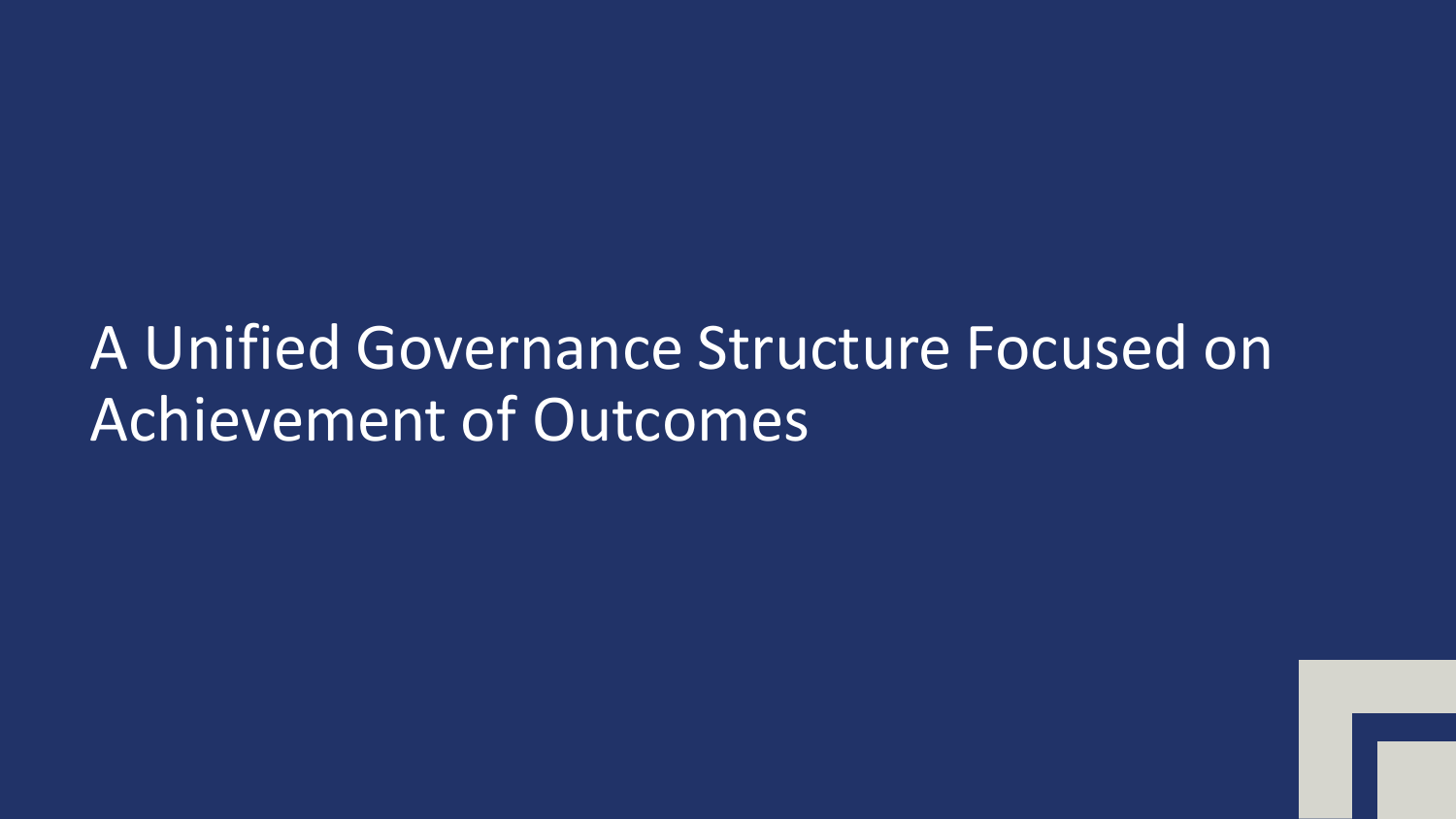## Governance Structure: What is it?

- **Focused and accountable structure** to promote unified and aligned effort towards outcome achievement
- Articulates **interventions and strategies** designed to improve outcomes
- Promotes **Communication Loops\*** and cross agency learning
- Typically comprised of **working committees** that report back to an oversight team
- Incorporates clients, **partners and stakeholders** into the process of change
- Supports the **real-time execution** of a strategic direction, allowing course corrections if needed

\*National Implementation Research Network (NIRN):<http://nirn.fpg.unc.edu/learn-implementation>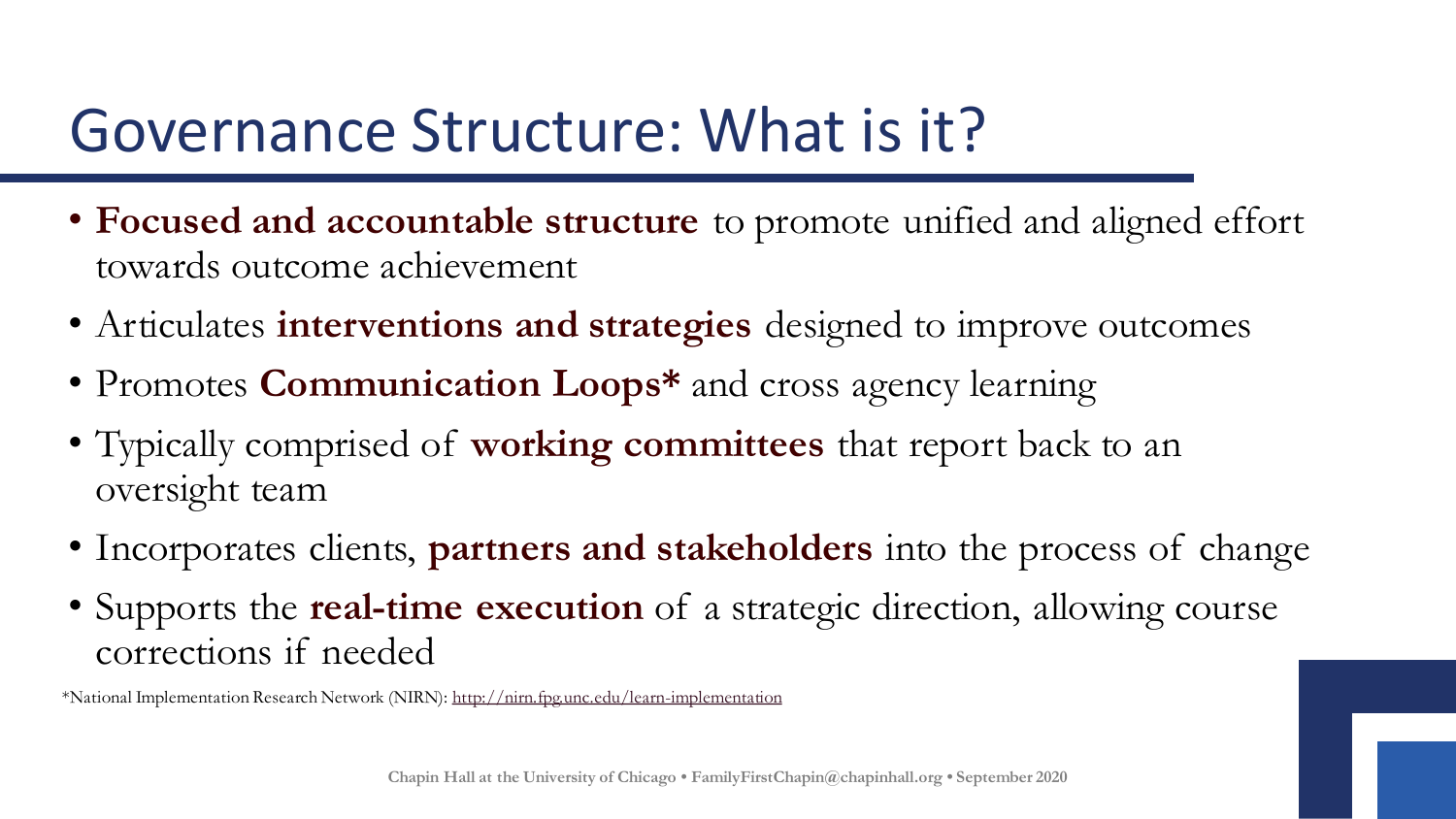#### Organizing a System to Achieve Outcomes: The Practice-Policy Communication Loop\*

- Implementing effective innovations requires change at the practice, organization, and systems levels.
- Direct, frequent, and reciprocal communication across all levels of the organization is vital

\*adapted from National Implementation Research Network (NIRN) : http://nirn.fpg.unc.edu/learn-implementation

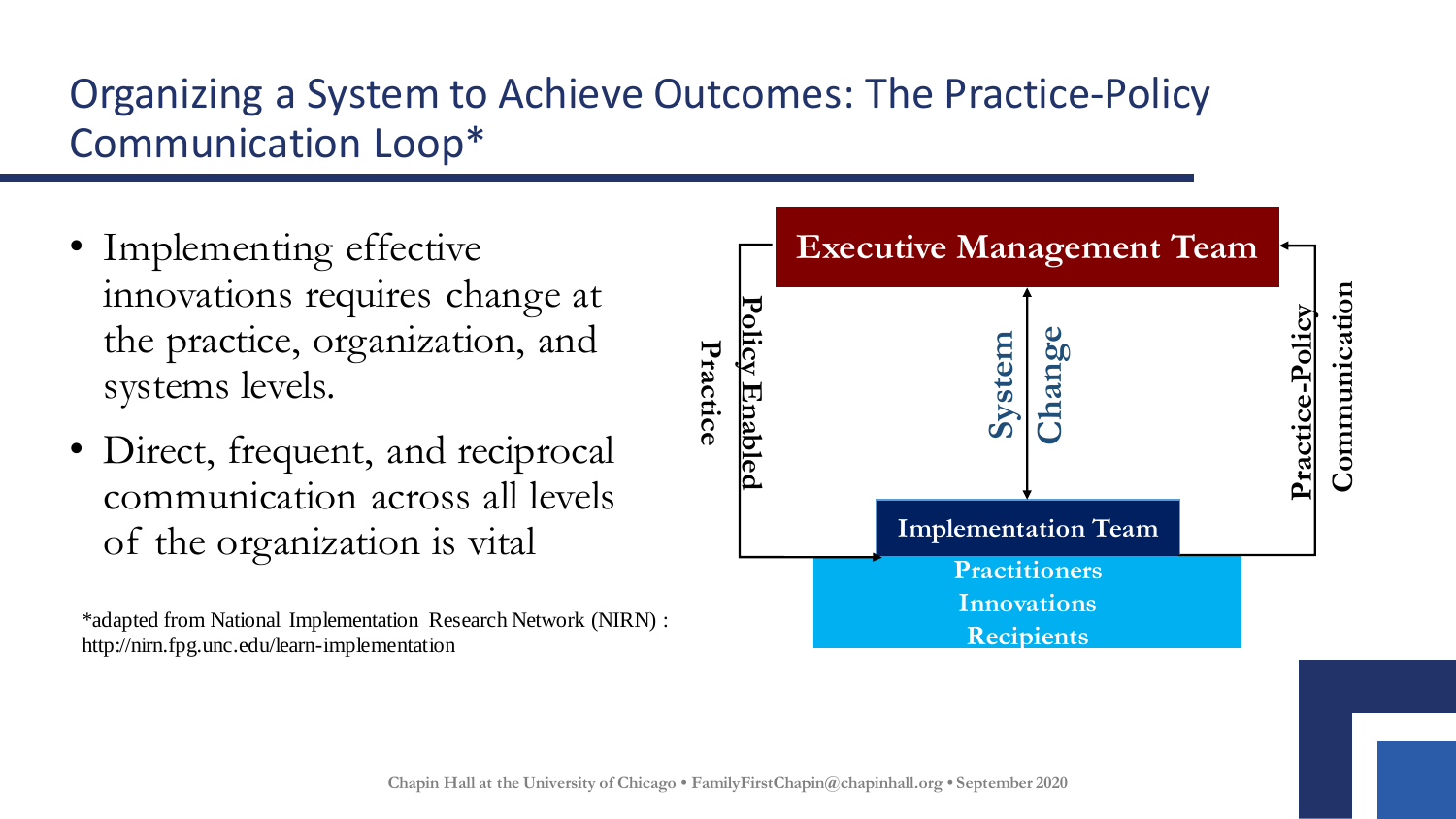## Building a Governance Structure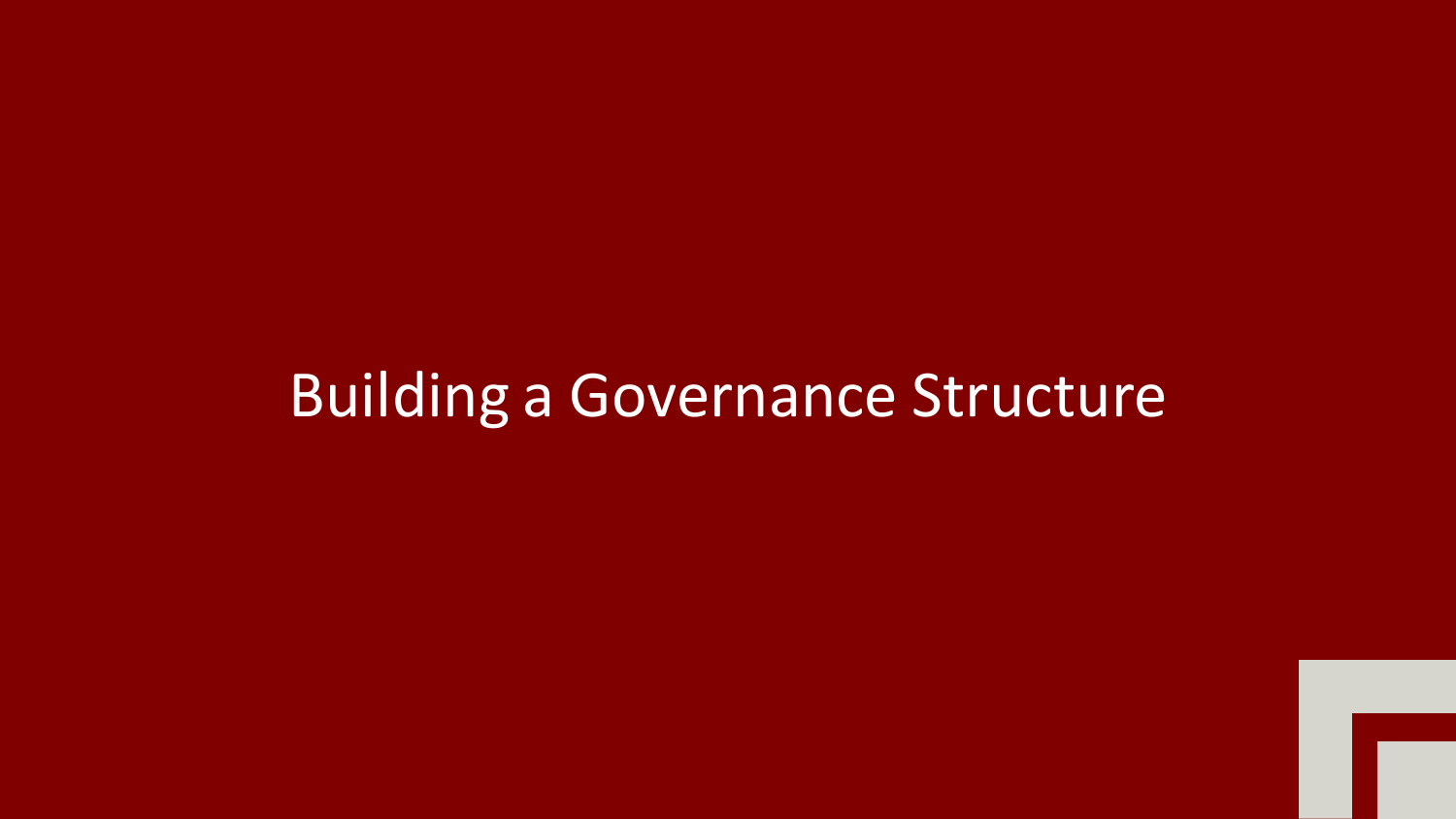## Getting Started

✓**What** is the problem we are trying to solve or the outcomes we want to improve?

✓**Who** needs to be involved to make the change happen? Who can support and sustain the change?

✓**How** will change efforts be facilitated and monitored? How will adjustments be made as needed?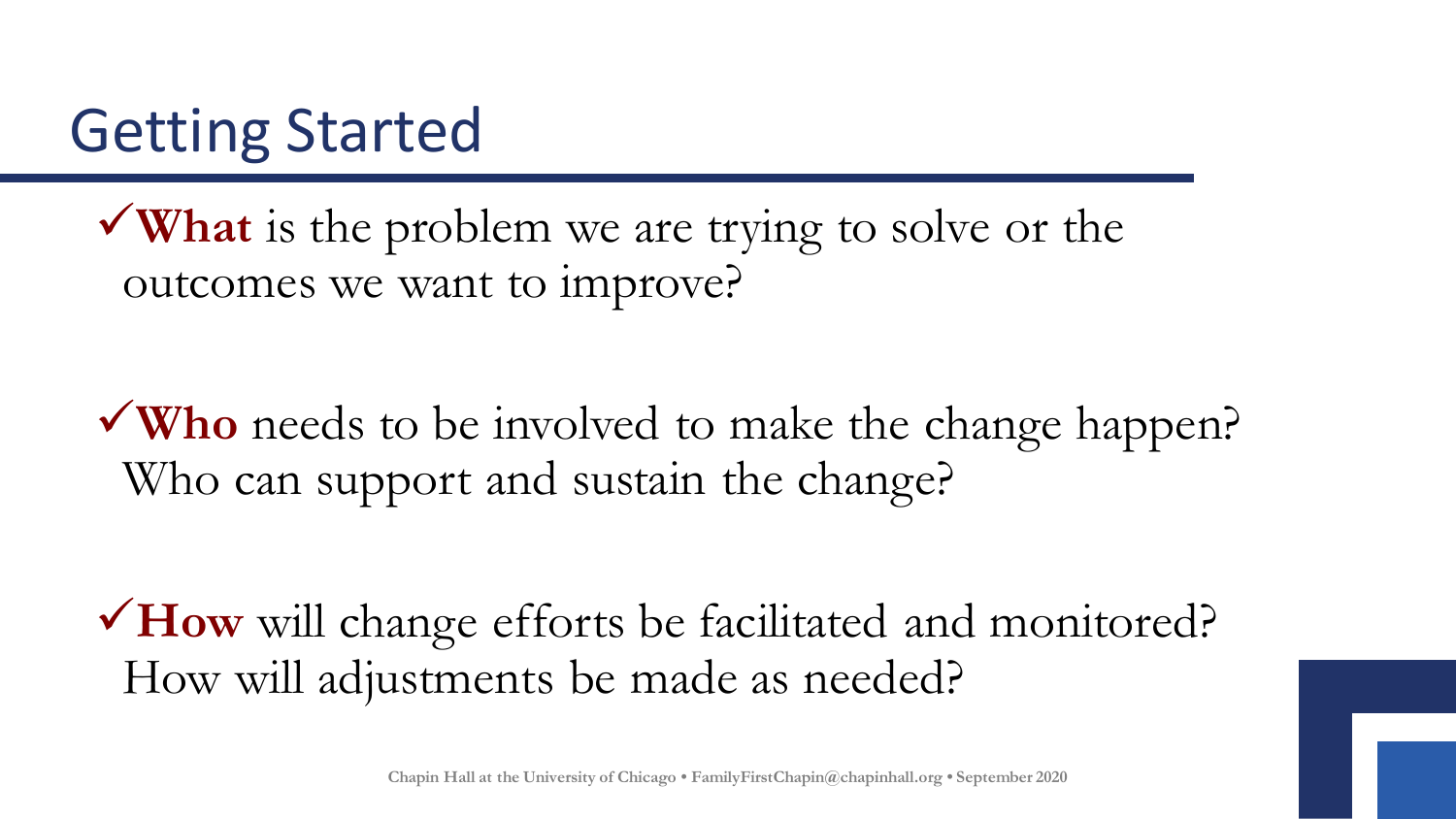## Understand Competing Priorities

- Strategic plans
- Performance improvement plans
- Consent decrees
- Practice models
- Crosswalk existing initiatives, interventions, outcomes
- Leadership and infrastructure
- Existing working groups or standard meetings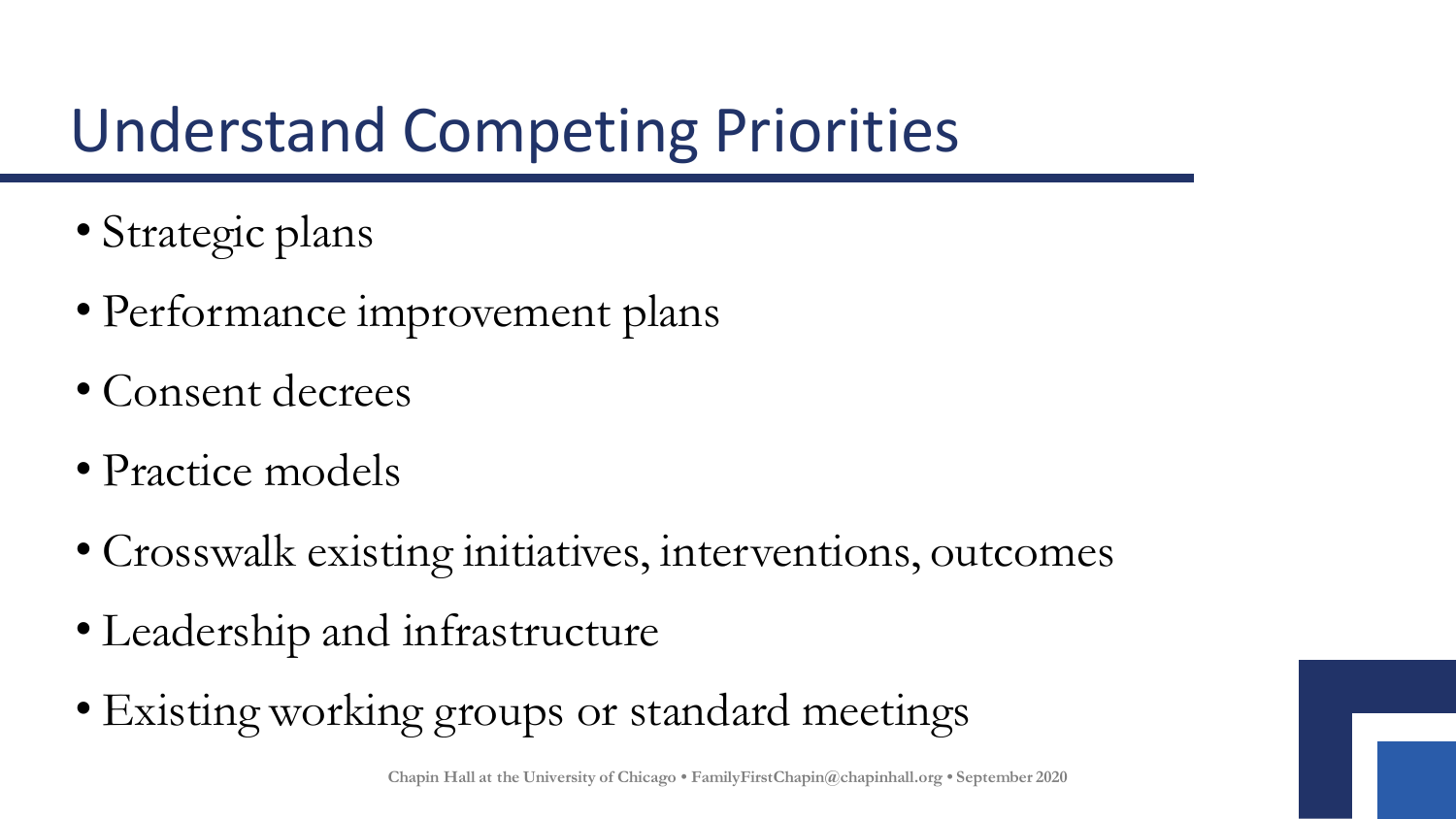## Building your Structure

- Identify strategic goals and priority outcomes
- Identify strategies and articulate a theory of change
- Explore resources and readiness
- Define purpose, roles, and responsibilities
- Establish communication processes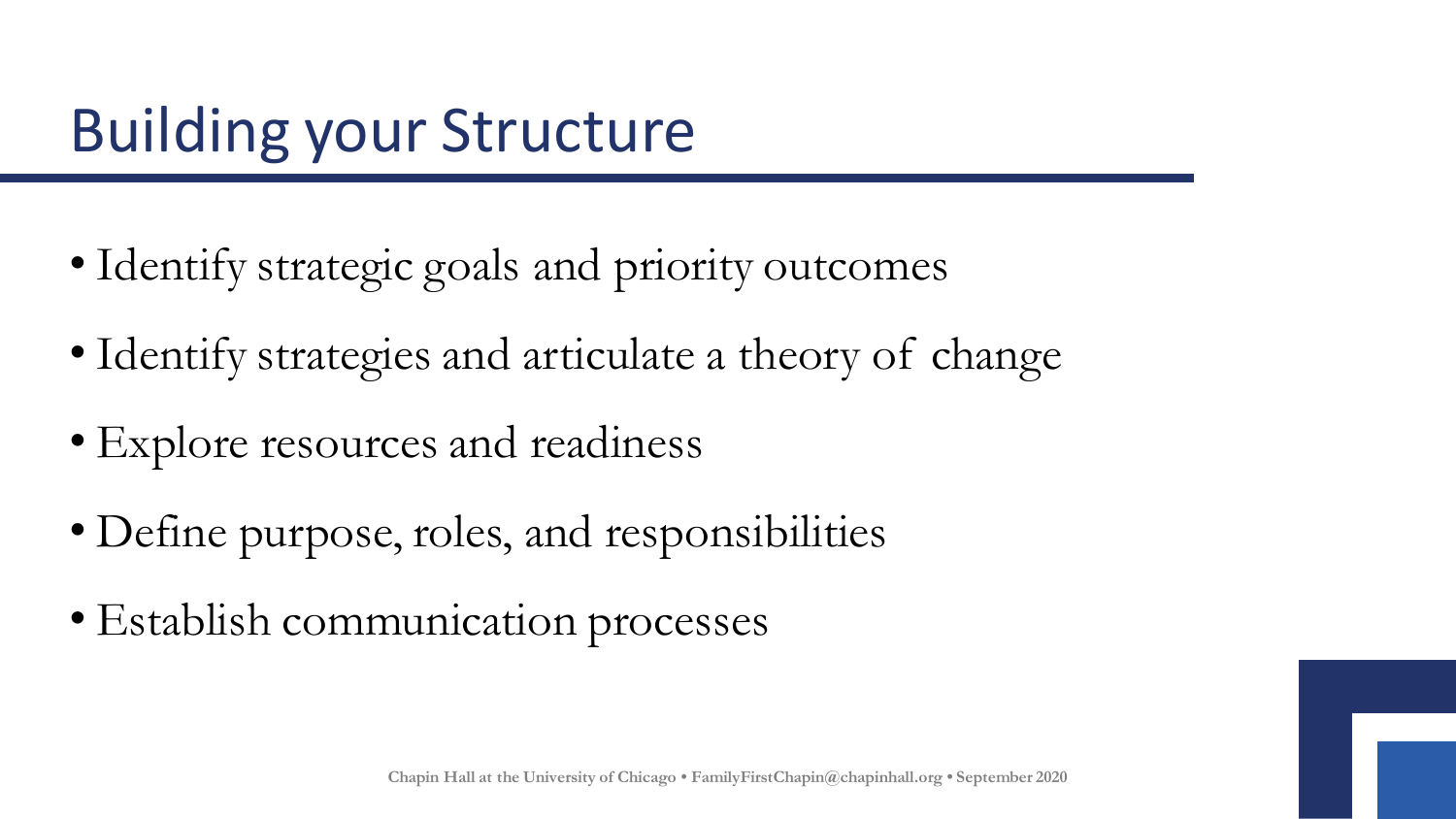## Lessons Learned

- ➢ Spend the time getting buy-in internal and external
- ➢ Craft an engagement strategy that brings the right key stakeholders to the table
- ➢ Working group leads must have social capital, be good facilitators, and be committed to using the communication resources
- ➢ Data should drive priorities; framing your structure within any existing CQI processes
- ➢ Implement and utilize management tools to monitor and communicate progress
- ➢ Do not be afraid to course-correct if needed
- ➢ Align your structure within your practice areas
- ➢ Communicate, communicate, communicate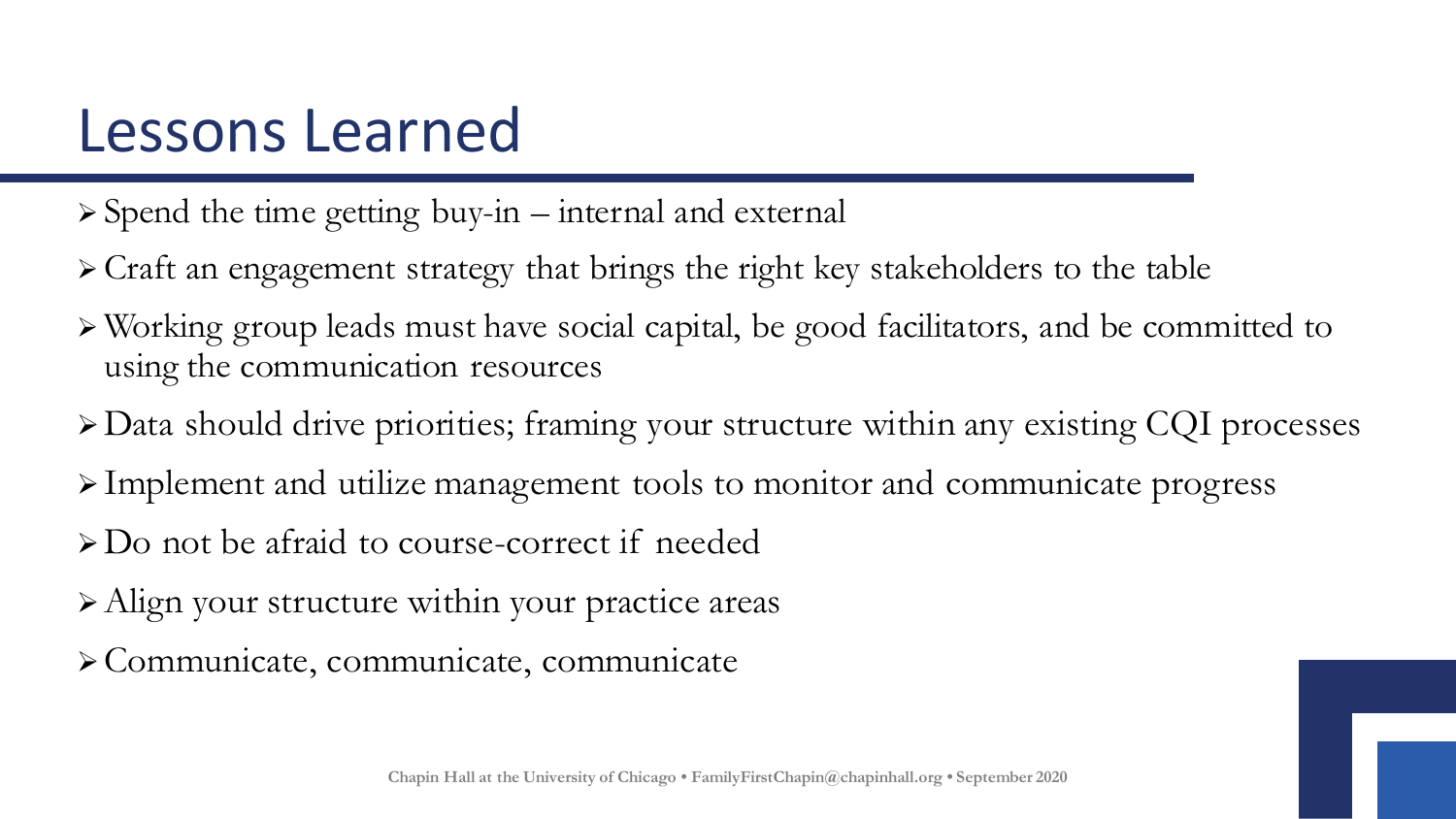#### Example Governance Structures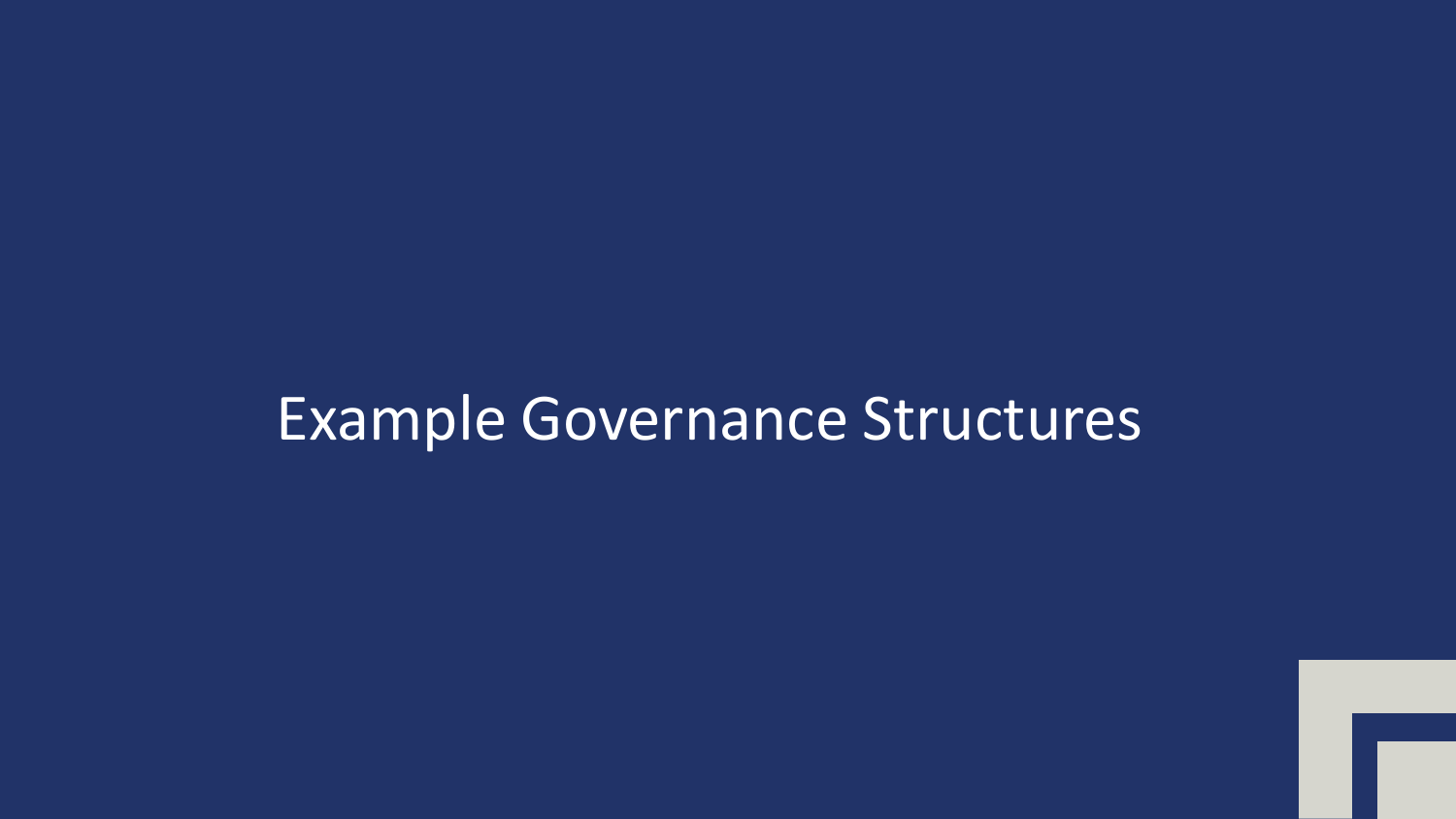#### Maryland Governance Structure

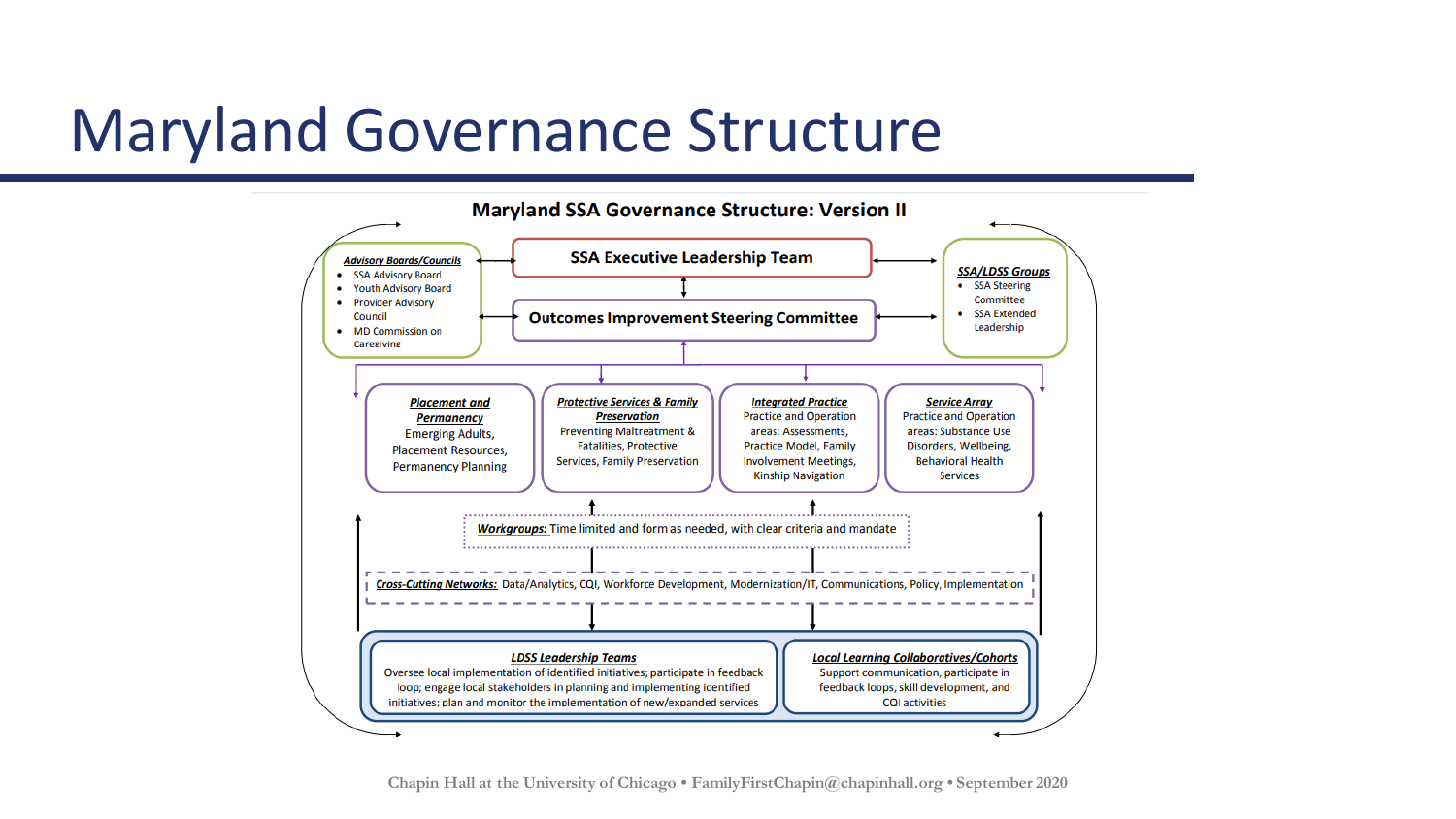## District of Columbia Family First Prevention Work Group

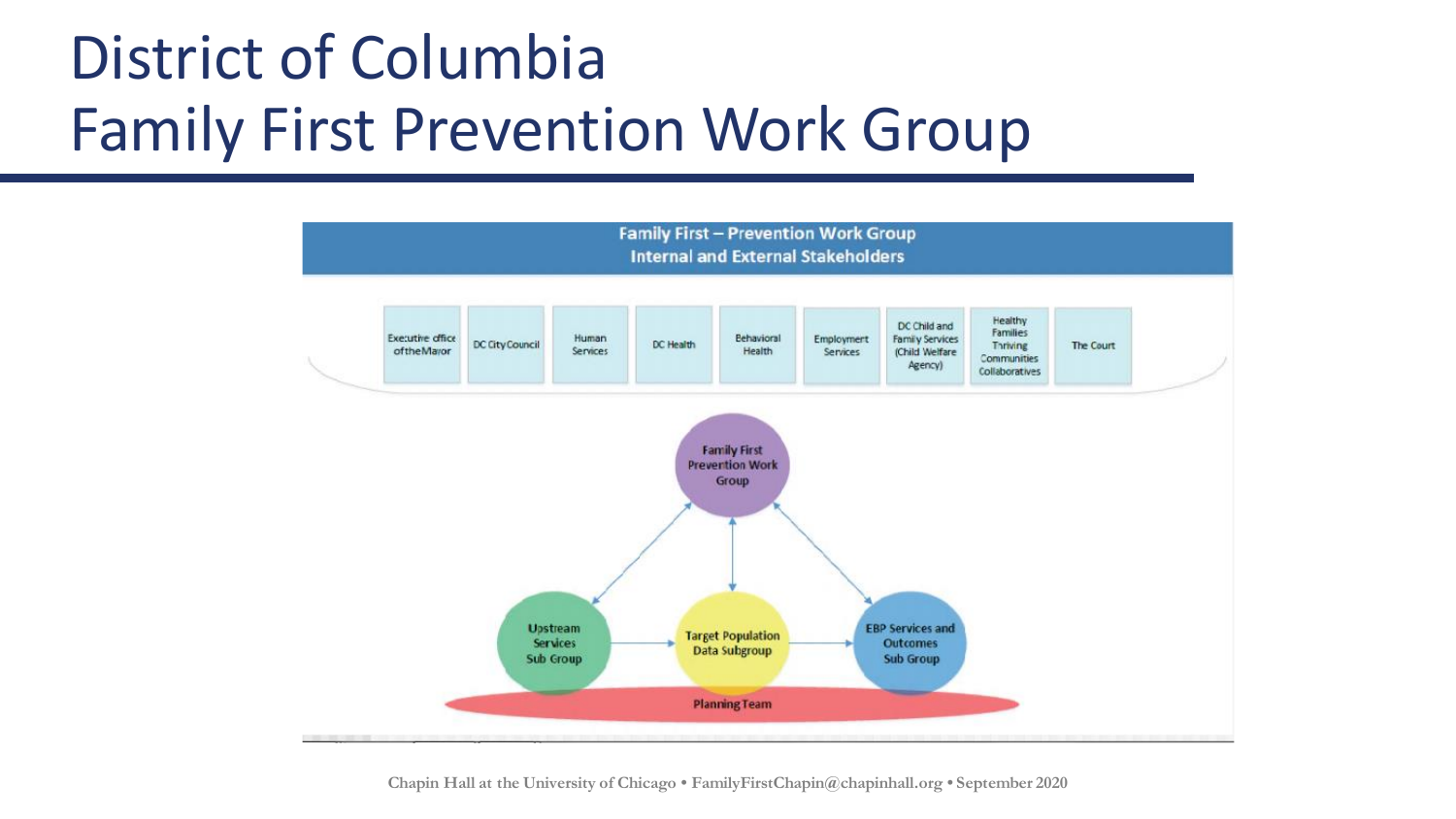### Kentucky Governance Structure